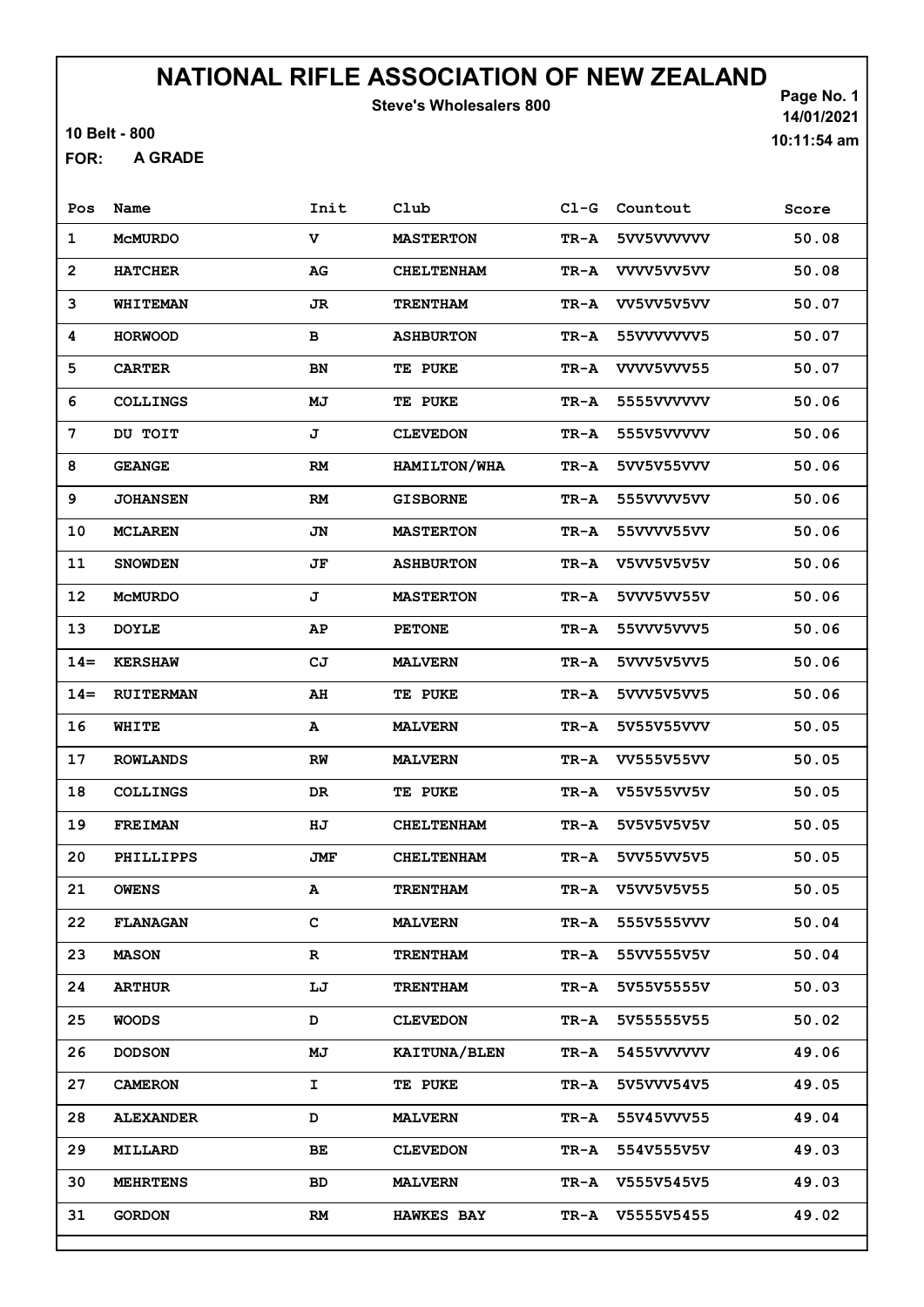|      |                 |      | Steve's Wholesalers 800 |        | Page No. $2 \mid$<br>14/01/2021 |             |
|------|-----------------|------|-------------------------|--------|---------------------------------|-------------|
|      | 10 Belt - 800   |      |                         |        |                                 | 10:11:54 am |
| FOR: | A GRADE         |      |                         |        |                                 |             |
| Pos  | Name            | Init | Club                    | $C1-G$ | Countout                        | Score       |
| 32   | WIN             | KD   | <b>TRENTHAM</b>         | TR-A   | V5VVV4V455                      | 48.05       |
| 33   | <b>WHITEMAN</b> | OВ   | <b>MASTERTON</b>        | TR-A   | 5VV455V445                      | 47.03       |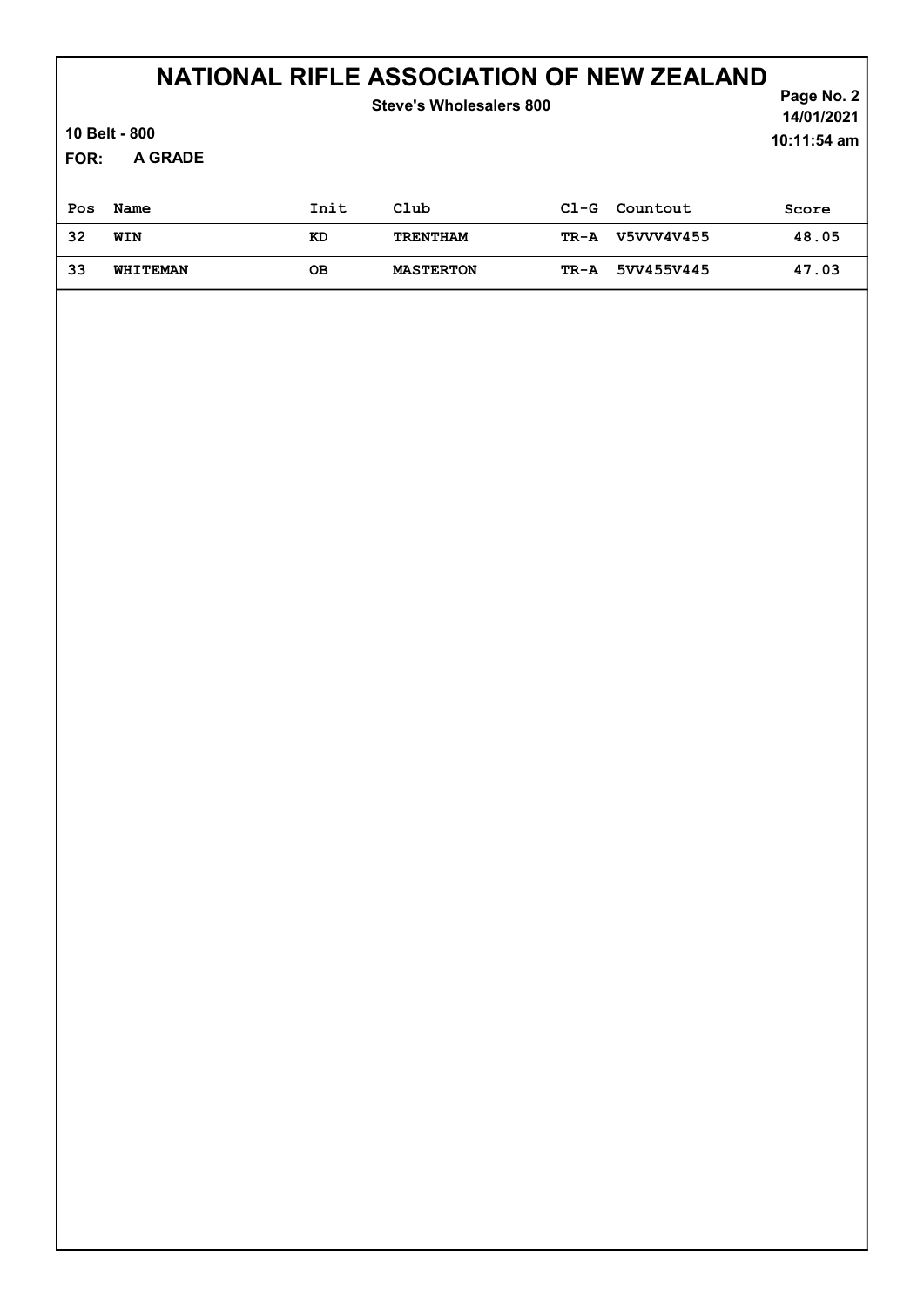Steve's Wholesalers 800

10 Belt - 800

B GRADE FOR:

Page No. 3 14/01/2021 10:11:54 am

| Pos            | Name             | Init        | Club              | $C1-G$ | Countout   | Score |
|----------------|------------------|-------------|-------------------|--------|------------|-------|
| $\mathbf{1}$   | <b>FINCHAM</b>   | D           | <b>HAWKES BAY</b> | $TR-B$ | 5VVVVV5VV5 | 50.07 |
| $\overline{2}$ | <b>MARTIN</b>    | BJ          | <b>TRENTHAM</b>   | $TR-B$ | 55VVV55VVV | 50.06 |
| 3              | <b>DIKMENLI</b>  | S           | <b>TRENTHAM</b>   | $TR-B$ | V5V555V5VV | 50.05 |
| 4              | RIDDLE           | G           | <b>CLEVEDON</b>   | $TR-B$ | 55VVV55VV5 | 50.05 |
| 5              | <b>WHYTE</b>     | $\mathbf C$ | KAITUNA/BLEN      | $TR-B$ | 55V5V5V55V | 50.04 |
| 6              | <b>CHEESEMAN</b> | J           | <b>CLEVEDON</b>   | $TR-B$ | 55V5V55VV5 | 50.04 |
| 7              | RIDDLE           | S           | <b>CLEVEDON</b>   | $TR-B$ | VV555V5V55 | 50.04 |
| 8              | <b>LANE</b>      | M           | <b>OTOROHANGA</b> | $TR-B$ | 555VVV45V5 | 49.04 |
| 9              | TIDSWELL         | PA          | <b>CHELTENHAM</b> | $TR-B$ | 555455VVV5 | 49.03 |
| 10             | <b>SNOWDEN</b>   | M           | <b>ASHBURTON</b>  | $TR-B$ | 55V5V55V54 | 49.03 |
| 11             | <b>DICK</b>      | DK          | KAITUNA/BLEN      | $TR-B$ | VV55V54VV4 | 48.05 |
| 12             | <b>HOUGHTON</b>  | LS          | <b>CLEVEDON</b>   | $TR-B$ | VV45V5545V | 48.04 |
| 13             | LEITE            | $\mathbf R$ | <b>CLEVEDON</b>   | $TR-B$ | 55V5VV5445 | 48.03 |
| 14             | <b>MARSHALL</b>  | LD          | <b>HAWKES BAY</b> | $TR-B$ | 4V445V5V5V | 47.04 |
| 15             | <b>GILCHRIST</b> | $\mathbf R$ | <b>OAMARU</b>     | $TR-B$ | 5345VV4V5V | 46.04 |
| 16             | <b>BALL</b>      | JW          | TE PUKE           | $TR-B$ | V5254V5555 | 46.02 |
| 17             | <b>DENT</b>      | AL          | <b>PETONE</b>     | $TR-B$ | 55VV444444 | 44.02 |
| 18             | <b>MCKEE</b>     | к           | <b>KARORI</b>     | $TR-B$ | 524554455V | 44.01 |
|                | <b>BUCKLEY</b>   | <b>ME</b>   | TE PUKE           | $TR-B$ |            |       |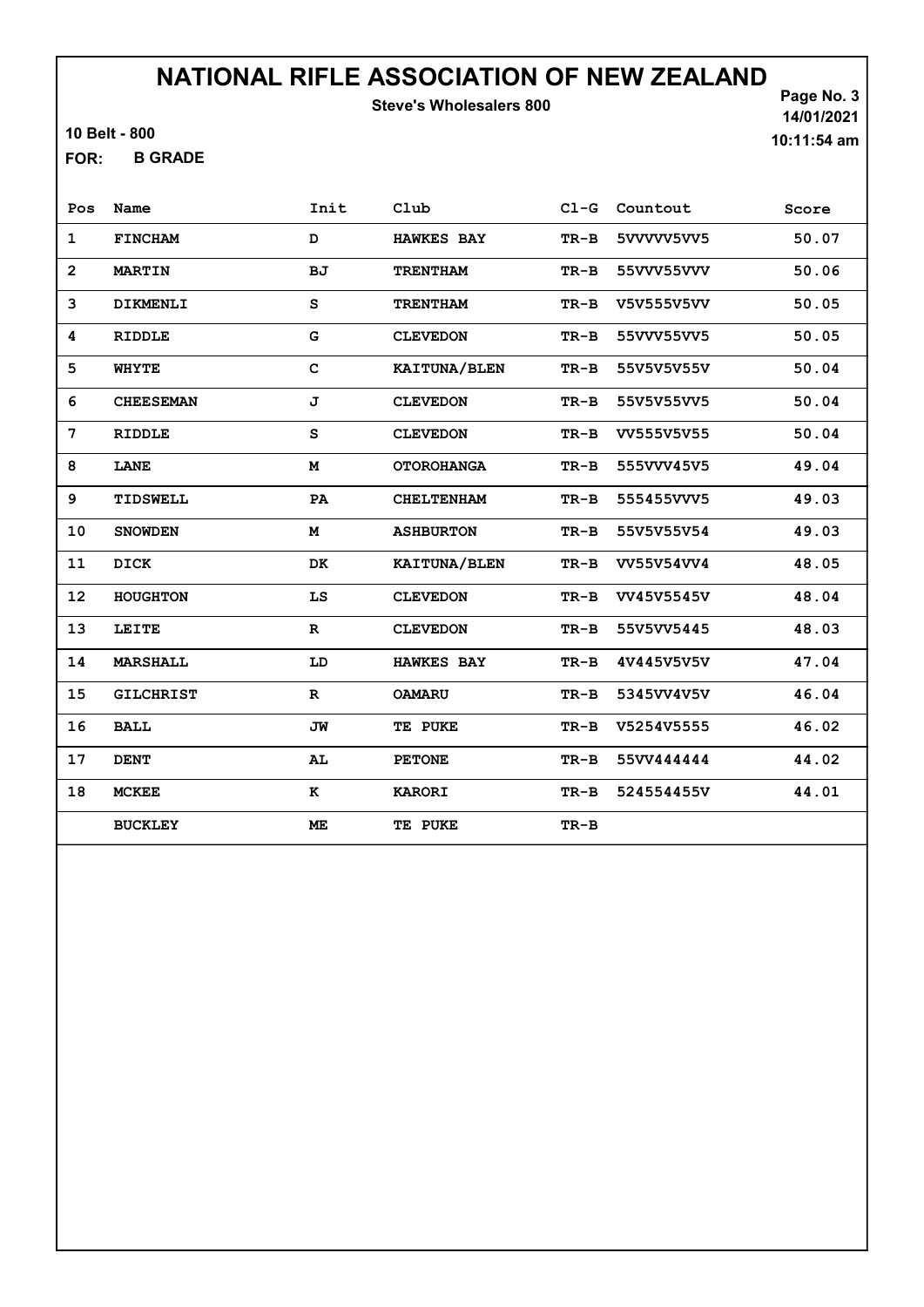#### NATIONAL RIFLE ASSOCIATION OF NEW ZEALAND Steve's Wholesalers 800

10 Belt - 800

C GRADE FOR:

Page No. 4 14/01/2021 10:11:54 am

| Pos            | Name           | Init | $_{\rm Club}$     | $C1-G$ | Countout   | Score |
|----------------|----------------|------|-------------------|--------|------------|-------|
| 1              | <b>SCOBIE</b>  | J    | <b>OTOROHANGA</b> | TR-C   | V555V55V54 | 49.03 |
| $\overline{2}$ | <b>CAMERON</b> | S    | TE PUKE           | TR-C   | V55V355VV5 | 48.04 |
| 3              | <b>GORE</b>    | т    | <b>TRENTHAM</b>   | $TR-C$ | 55V5V45455 | 48.02 |
| 4              | <b>KERSHAW</b> | SL   | <b>MALVERN</b>    | $TR-C$ | 5445V55VV4 | 47.03 |
| 5              | <b>FLEMING</b> | JA   | <b>ASHBURTON</b>  | $TR-C$ | 5445555V45 | 47.01 |
| 6              | WAKELING       | J    | <b>CLEVEDON</b>   | $TR-C$ | 55454555V4 | 47.01 |
| 7              | <b>BROWN</b>   | SW   | <b>PETONE</b>     | $TR-C$ | 25V3555V54 | 44.02 |
| 8              | <b>DRAKE</b>   | AE   | <b>TARANAKI</b>   | $TR-C$ | 5V44444554 | 44.01 |
| 9              | <b>PETZEN</b>  | D    | <b>TRENTHAM</b>   | TR-C   | 444V445445 | 43.01 |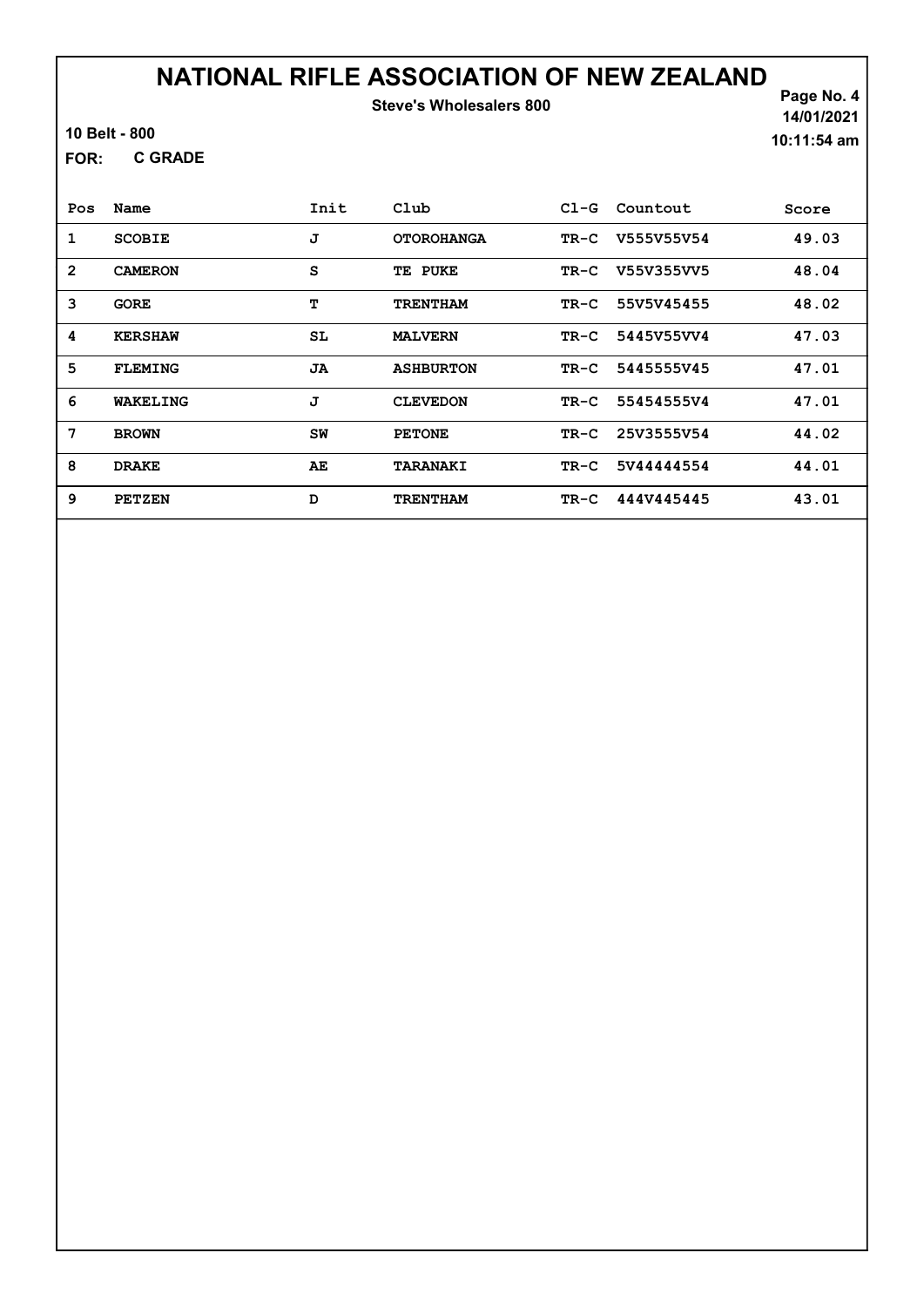|      | Page No. 5<br>14/01/2021 |      |                 |        |            |               |
|------|--------------------------|------|-----------------|--------|------------|---------------|
|      | 10 Belt - 800            |      |                 |        |            | $10:11:54$ am |
| FOR: | <b>T GRADE</b>           |      |                 |        |            |               |
| Pos  | Name                     | Init | Club            | $C1-G$ | Countout   | Score         |
| 1    | <b>DARRALL</b>           | F    | <b>TRENTHAM</b> | $TR-T$ | 5V54554455 | 47.01         |
| 2    | VAN RENSBURG             | Ŀ    | <b>CLEVEDON</b> | TR-T   | 44444V5334 | 40.01         |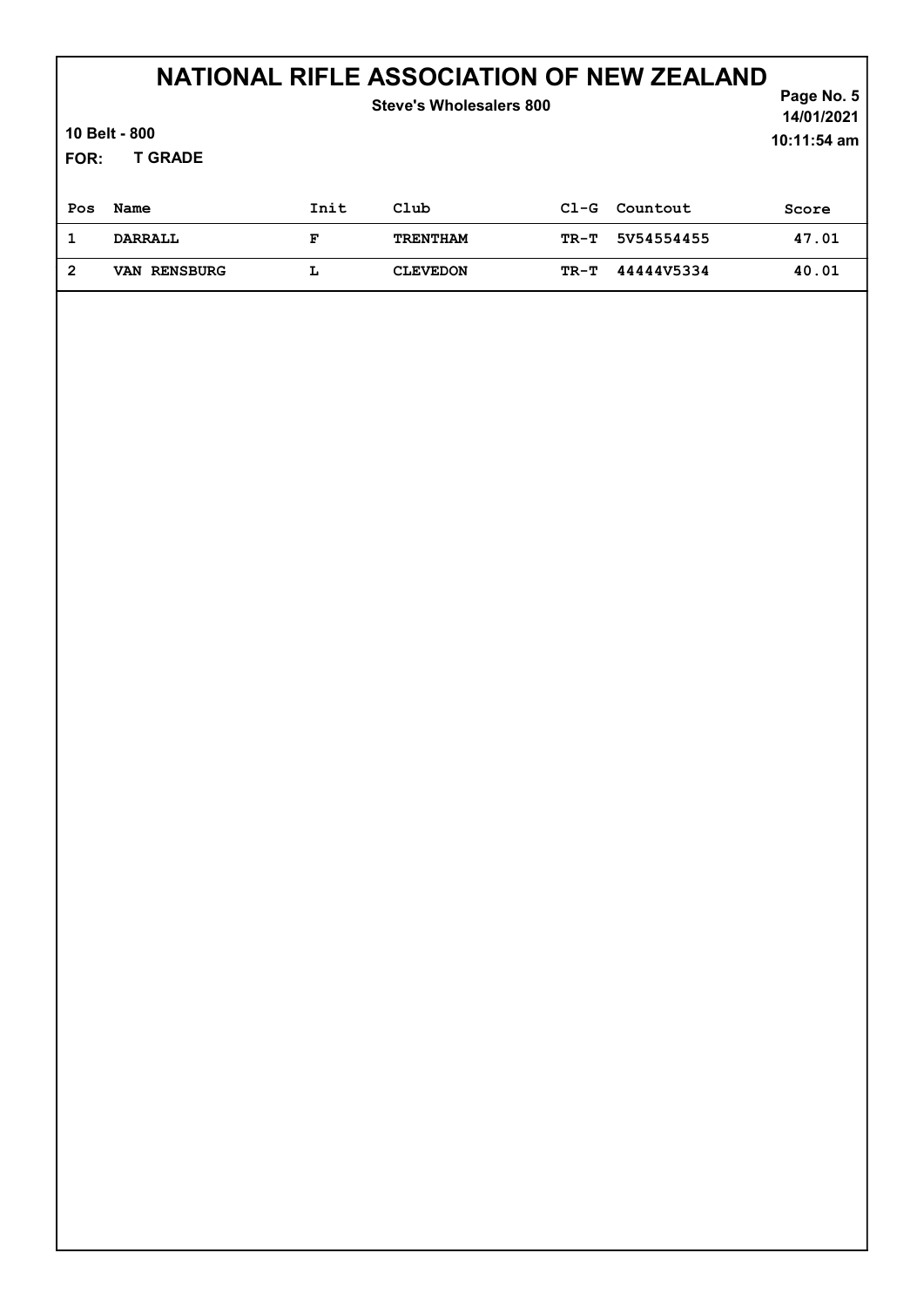| FOR:           | 10 Belt - 800<br><b>CFT CLASS</b> |            | Steve's Wholesalers 800 |                    | Page No. 6<br>14/01/2021<br>$10:11:54$ am |
|----------------|-----------------------------------|------------|-------------------------|--------------------|-------------------------------------------|
| Pos            | Name                              | Init       | Club                    | Countout<br>$C1-G$ | Score                                     |
| 1              | <b>SNOWDEN</b>                    | c          | <b>ASHBURTON</b>        | CFTR-066X56XX6XX   | 59.05                                     |
| $\overline{2}$ | <b>LINDSAY</b>                    | B          | <b>HAWKES BAY</b>       | CFTR-066X5466644   | 53.01                                     |
| 3              | <b>DUTHIE</b>                     | M          | <b>TRENTHAM</b>         | CFTR-056455555X6   | 52.01                                     |
| 4              | <b>SMITH</b>                      | <b>GRH</b> | <b>MALVERN</b>          | CFTR-05X66555554   | 52.01                                     |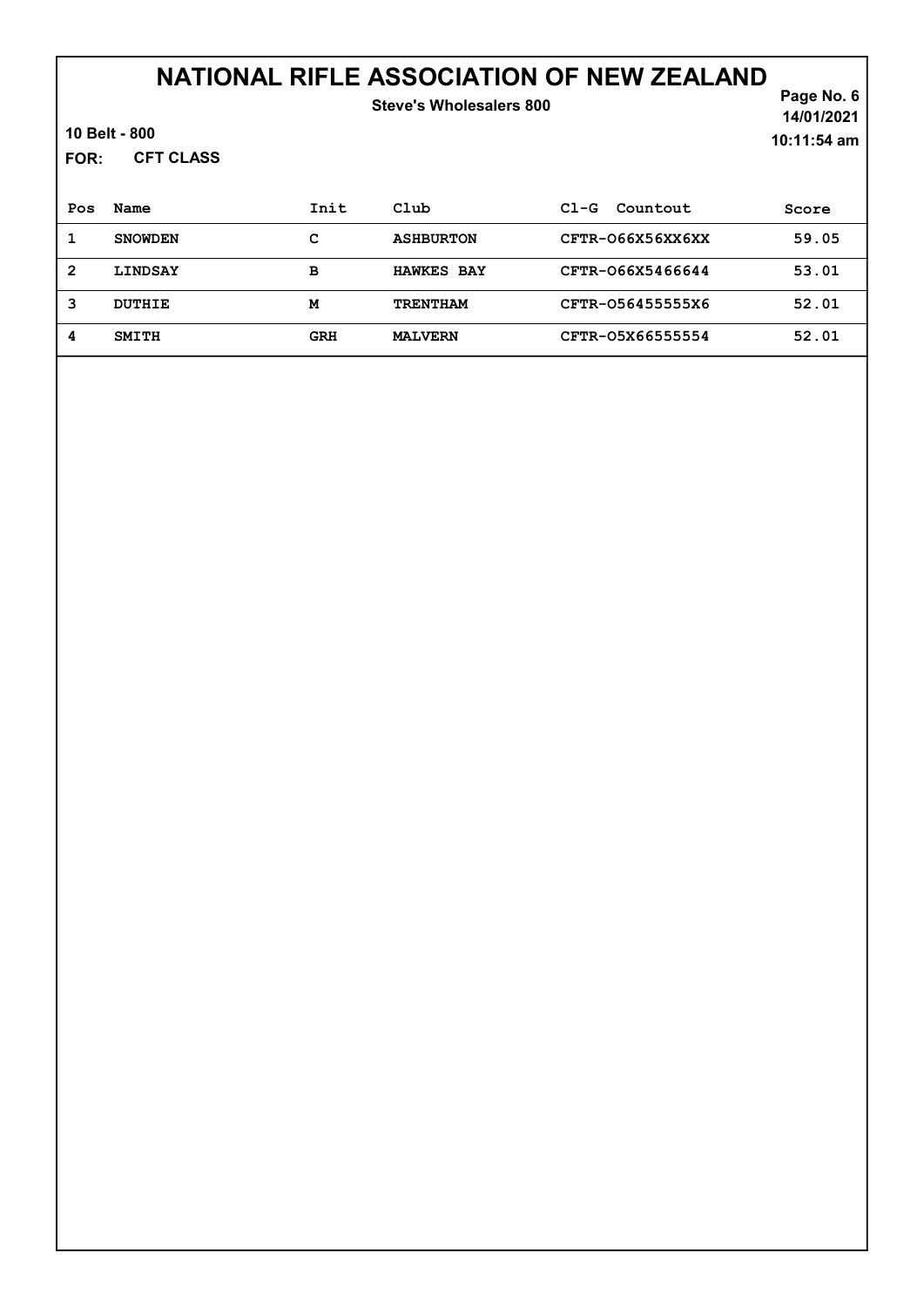Steve's Wholesalers 800

10 Belt - 800

FO CLASS FOR:

Page No. 7 14/01/2021 10:11:54 am

| Pos            | Name              | Init        | Club              | $C1-G$ | Countout   | Score |
|----------------|-------------------|-------------|-------------------|--------|------------|-------|
| 1              | <b>HUGHES</b>     | IR          | <b>CHELTENHAM</b> | $FO-O$ | XXXXXXXX6X | 60.09 |
| $\overline{2}$ | <b>MAY</b>        | <b>IS</b>   | <b>WHANGAREI</b>  | $FO-O$ | 6XXXX6XXXX | 60.08 |
| 3              | <b>KERRIDGE</b>   | $\mathbf R$ | TE PUKE           | $FO-O$ | 6X666XXXXX | 60.06 |
| 4              | <b>MEEHAN</b>     | D           | <b>CLEVEDON</b>   | $FO-O$ | 6X66XX66XX | 60.05 |
| 5              | <b>MCLAY</b>      | S           | TE PUKE           | $FO-O$ | 6XX6X6XX66 | 60.05 |
| 6              | <b>CHUI</b>       | M           | <b>ASHBURTON</b>  | $FO-O$ | X5XXXXXXXX | 59.09 |
| 7              | <b>HUNT</b>       | C           | <b>KARORI</b>     | $FO-O$ | 5XXXX6XX66 | 59.06 |
| 8              | <b>MOFFATT</b>    | SK          | <b>CLEVEDON</b>   | $FO-O$ | XX56X6X66X | 59.05 |
| 9              | <b>DUCKETT</b>    | <b>FM</b>   | <b>MASTERTON</b>  | $FO-O$ | 6XX6X6665X | 59.04 |
| 10             | <b>GRIMSEY</b>    | L           | <b>ASHBURTON</b>  | $FO-O$ | 656XXX66X6 | 59.04 |
| 11             | <b>KAPENE</b>     | S           | <b>GISBORNE</b>   | $FO-O$ | XX6X5666X6 | 59.04 |
| 12             | <b>NEAL</b>       | PA          | <b>CLEVEDON</b>   | $FO-O$ | 6666X6X56X | 59.03 |
| 13             | <b>HOWL</b>       | SB          | <b>CHELTENHAM</b> | $FO-O$ | 666X6XX656 | 59.03 |
| 14             | <b>TEAGUE</b>     | SP          | TE PUKE           | $FO-O$ | 6XXX65665X | 58.04 |
| 15             | <b>SUBRITZKY</b>  | M           | <b>KARORI</b>     | $FO-O$ | 666555XXXX | 57.04 |
| 16             | <b>MOSES</b>      | МK          | <b>CLEVEDON</b>   | $FO-O$ | X6XX5X5656 | 57.04 |
| 17             | <b>BARKHUIZEN</b> | S           | <b>CLEVEDON</b>   | $FO-O$ | 55XX6X5656 | 56.03 |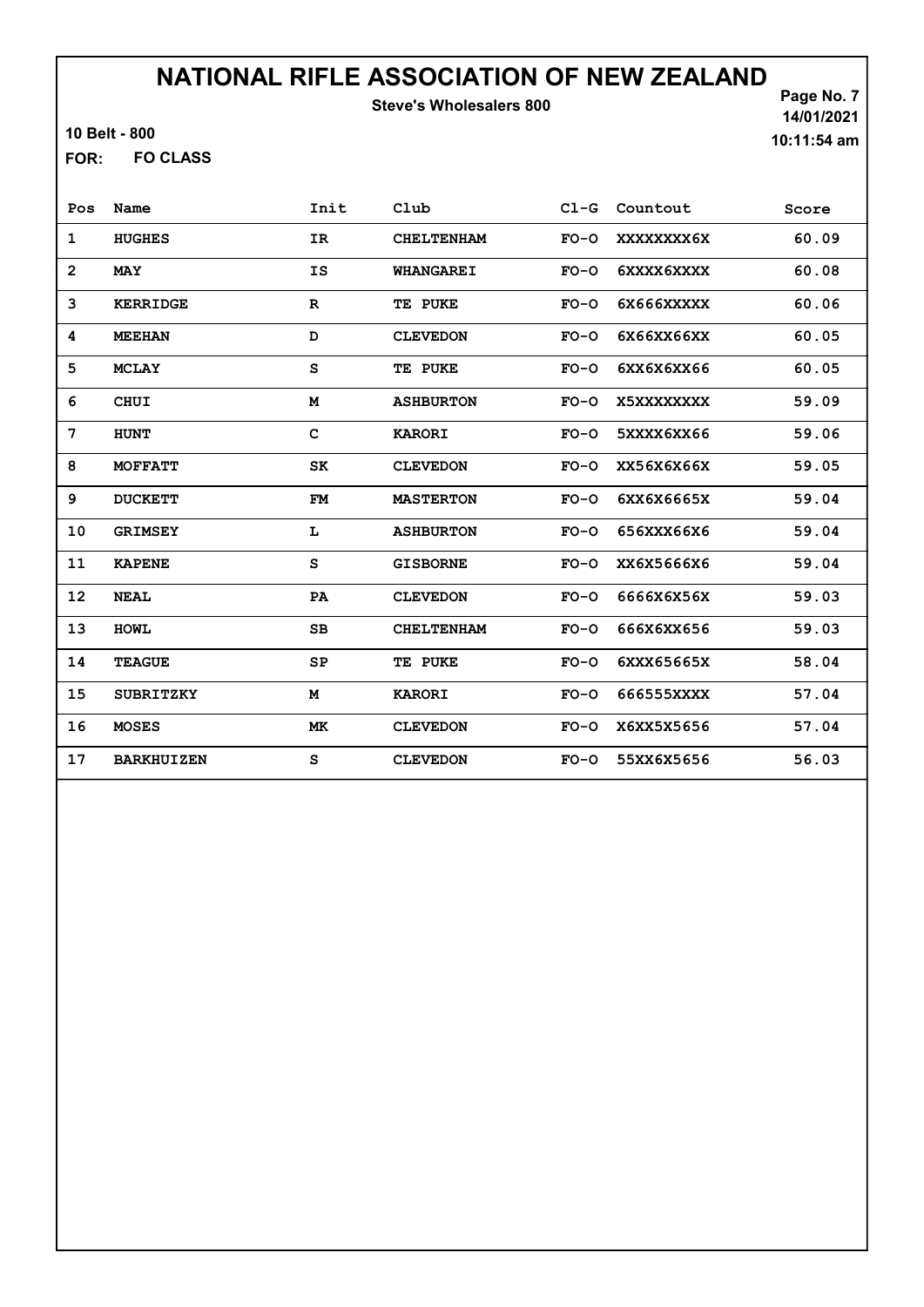|      | NATIONAL RIFLE ASSOCIATION OF NEW ZEALAND<br>Steve's Wholesalers 800 |      |                  |        |                  |       |  |  |
|------|----------------------------------------------------------------------|------|------------------|--------|------------------|-------|--|--|
|      | 10 Belt - 800<br>$10:11:54$ am                                       |      |                  |        |                  |       |  |  |
| FOR: | <b>FPR CLASS</b>                                                     |      |                  |        |                  |       |  |  |
| Pos  | Name                                                                 | Init | Club             | $C1-G$ | Countout         | Score |  |  |
|      | <b>SMITH</b>                                                         | DM   | <b>ASHBURTON</b> |        | FPR-0 66X665X666 | 59.02 |  |  |
|      |                                                                      |      |                  |        |                  |       |  |  |

Л